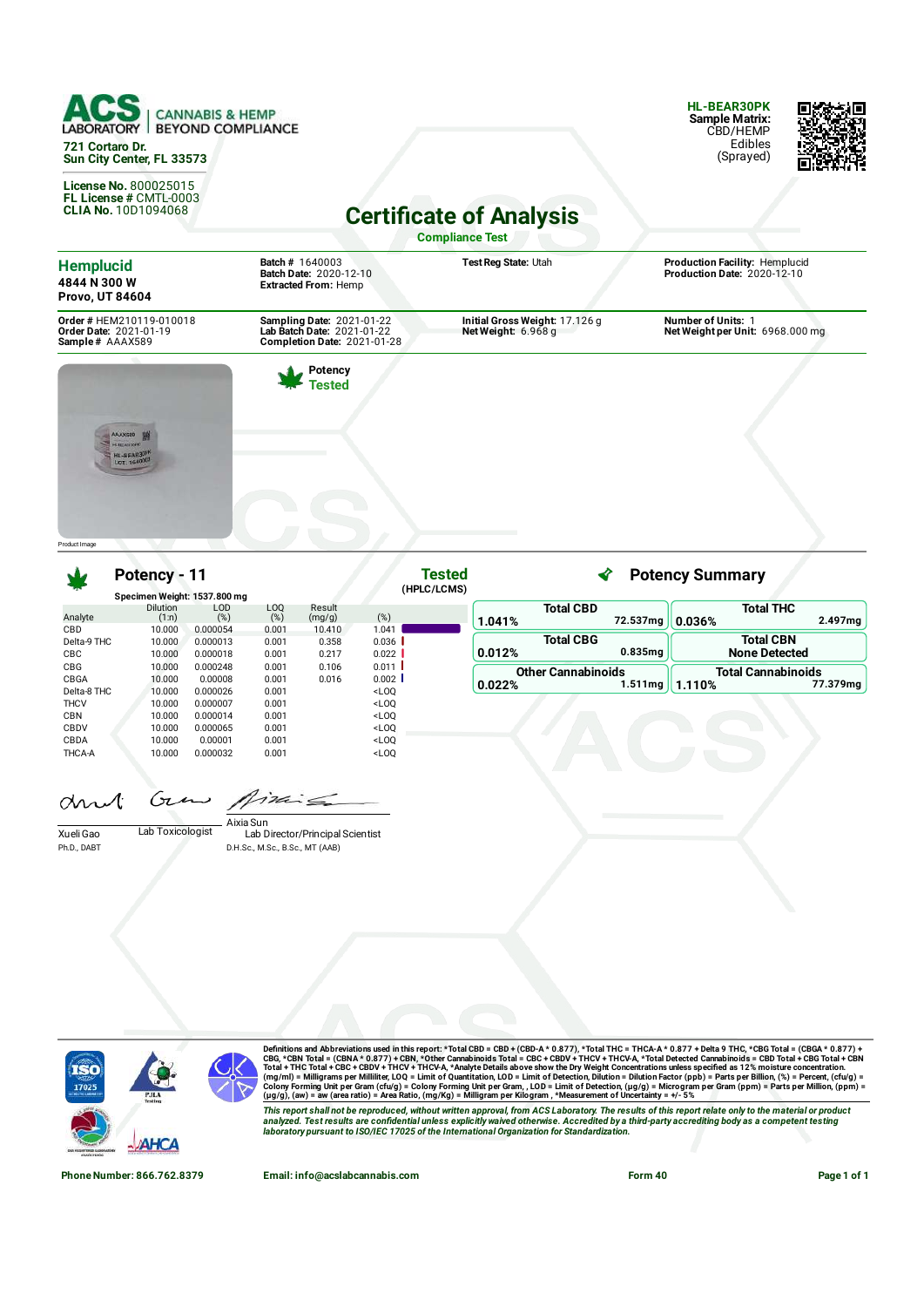

**Certificate of Analysis**

## Mar 05, 2021 | Hemplucid

License # NA 4844 N. 300 W. Ste. 202 Provo, CO, 84604, US

hemplucid



**Phytatech Labs**

HL-BEAR30PK  $N/L$ Matrix: Infused



**Sample:DE10301013-003 Harvest/Lot ID: 1640003 Seed to Sale #**1A400031269FB2B000001070 **Batch Date :**12/10/20 **Batch#:** 2020-1006A **Sample Size Received:** 3 units **Total Weight Volume:** N/A **Retail Product Size:** 75 **Ordered** : 02/25/21 **sampled** : 02/25/21 **Completed:** 03/05/21 Expires: 03/05/22 **Sampling Method:** SOP-024

## **PASSED** Page 1 of 2

**SAFETY RESULTS** / **MISC.** 





































Pesticides **NOT TESTED** Heavy Metals **PASSED**

Microbials **PASSED**

Mycotoxins **NOT TESTED** Residuals Solvents

**NOT TESTED**

Water Activity Moisture

**NOT TESTED NOT TESTED NOT TESTED NOT TESTED** Homogeneity

**Terpenes NOT TESTED**

This report shall not be reproduced, unless in its entirety, without written approval from Phytatech Labs. This report<br>is an Phytatech Labs certification. The results relate only to the material or product analyzed. Test Lab Director State License # 405R-00011 405-00008 ISO Accreditation # 4331.01

**Stephen Goldman**

HA

\_\_\_\_\_\_\_\_\_\_\_\_\_\_\_\_\_\_\_ Signature

03/05/2021

\_\_\_\_\_\_\_\_\_\_\_\_\_\_\_\_\_\_\_ Signed On